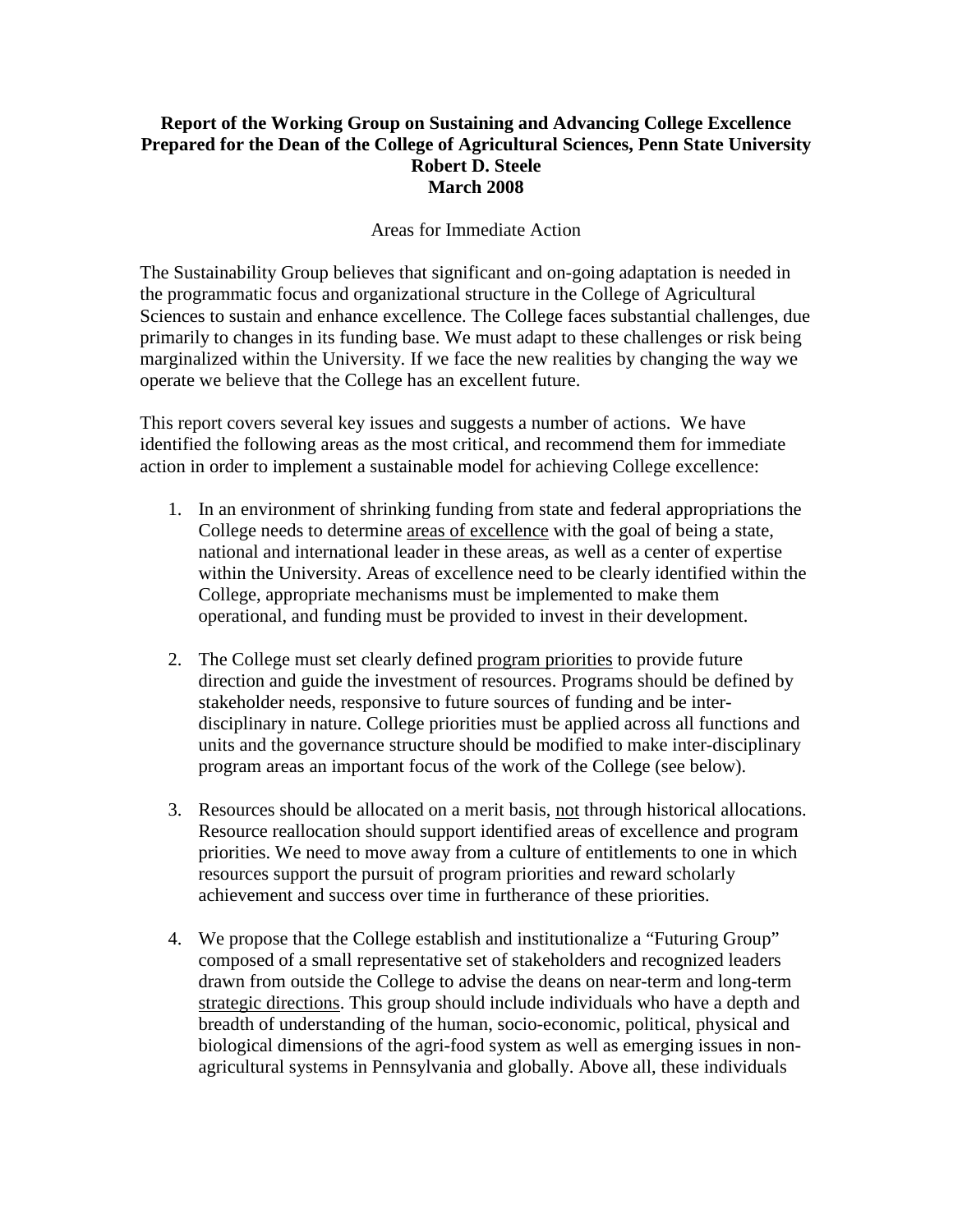need to have an appreciation of how the College must continually change in order to ensure continued relevance and sustainability.

- 5. An appointed Executive Advisory Body, composed of recognized faculty leaders in the College, should be created to provide on-going strategic and operational advice to the deans. The Dean should appoint at least some of the members of this committee. This group would provide advice on program priorities, means for seeking additional resources and areas for future investment at the College and University levels. This body will replace the existing Faculty Advisory Committee.
- 6. The establishment of institutes, based on program priorities and already adopted in the environmental area, should be applied more generally in order to develop an inter-disciplinary approach in priority program areas. Funds obtained through efficiency savings and internal reallocation should go to the institutes to support investment in program development. The institutes will take the lead in efforts to secure external funding for program development. In addition, these institutes may be aligned with university institutes providing further access to resources.
- 7. Cooperative Extension should align its program based upon current and emerging issues relevant to the stakeholders of Pennsylvania; within each of these defined issue areas, program teams would be funded to provide leadership for statewide programming. There should be at least partial alignment between Extension program teams and College program priorities. Strategic investment must be made to assure statewide programs have highly qualified educators and faculty to provide leadership for statewide teams.
- 8. The current structure of academic departments should be replaced by the end of the current strategic planning cycle by a smaller number of schools, structured along a related discipline basis (e.g., plant sciences, animal sciences, social sciences). The schools will provide the necessary administrative structure for managing space, undergraduate and graduate teaching programs, and handling promotion and tenure etc.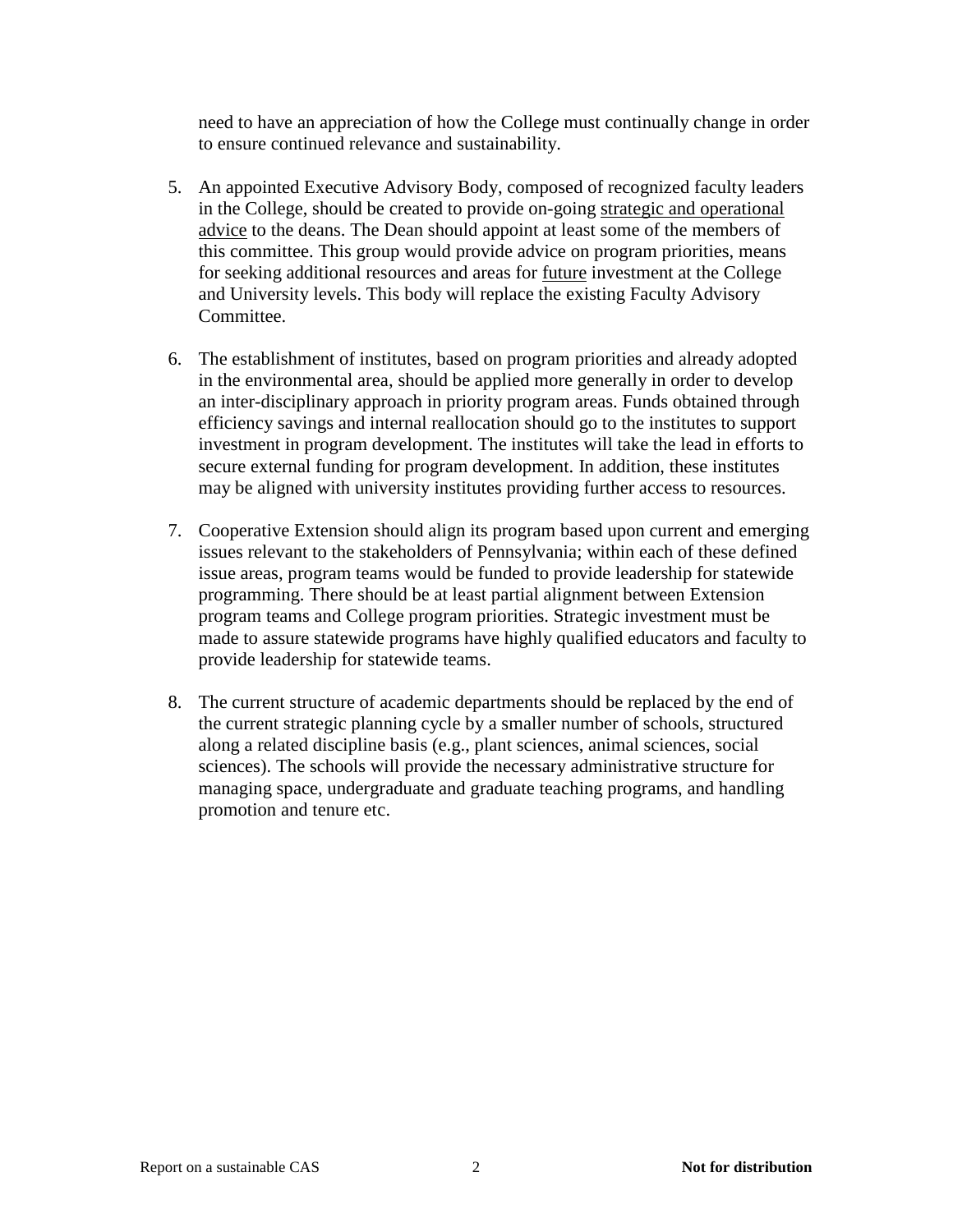#### **Report of the Working Group on Sustaining and Advancing College Excellence Prepared for the Dean of the College of Agricultural Sciences, Penn State University Robert D. Steele March 2008**

#### The Problem

The College of Agricultural Sciences will face increasingly tight budgets in coming years. A persistent decline in the relative contribution of federal formula funds seems unlikely to be reversed. Future increases in state funding (if any) are likely to be modest. Even if the President and Board of Trustees take a conservative approach to future salary adjustments, likely increases in personnel costs (salary and benefits) as well as the effects of inflation on other costs will place sustained pressure on the College's financial resources. While there are opportunities for tapping additional sources of revenue, it is unlikely that these will compensate fully for the anticipated reduction in base funding from state and federal sources.

The chart shows the actual and projected shortfall in federal and state funding (extent to which increases in base funding have failed to keep pace with increases in salary and benefit costs).



If we continue on trend then we are facing a cumulative shortfall in state and federal funding of around \$29 million by 2015. Under an "optimistic scenario" in which the rate of increase is cut in half – we would still have a cumulative shortfall of around \$20 million. The simple fact is that the cumulative shortfall has been expanding so rapidly during the current decade that highly optimistic (and unrealistic) assumptions about the future flow of state and federal funds would be needed to make any major difference to the financial outlook for base funding for the College.

In the light of this, a significant proportion of the resources needed for investment in the future of the College must be generated internally, i.e., through achieving cost savings, through reallocation, and by securing extramural competitive funding. Every effort must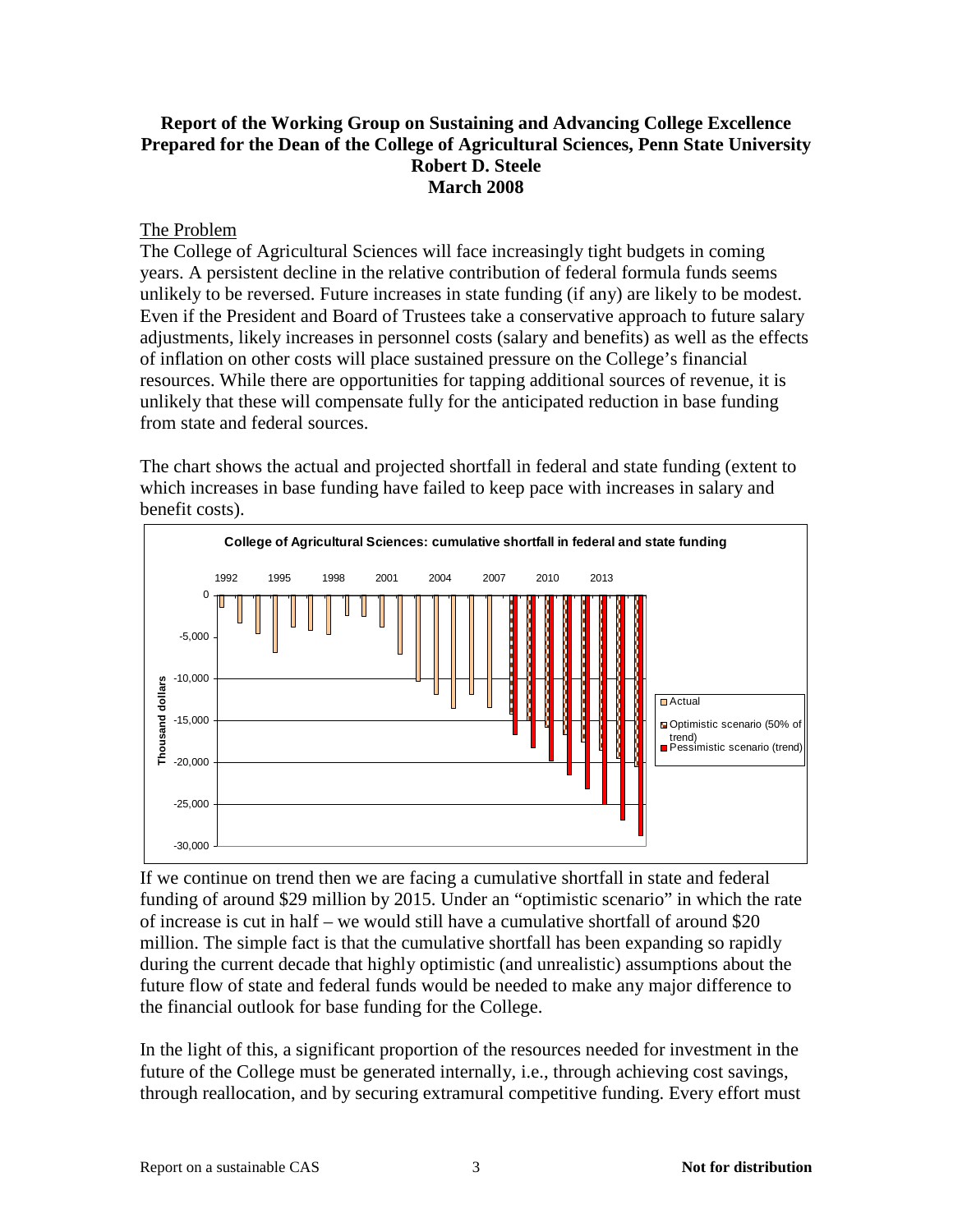be made to exploit new sources of funding and to preserve existing sources, but the need for internal budgetary discipline is taken as a given in framing this report. It is essential that the College find ways to secure the necessary resources to make strategic investments and to use its resources to foster a climate of relevance and innovation.

#### Statement of principles

Any future financial and organizational model needs to be underpinned by fundamental principles that will determine what sort of College we shall be in the future. We consider the following to be fundamental guiding principles:

- Relevance we have programs and activities that are relevant to the needs of stakeholders and society as a whole
- Shared vision faculty, staff and administrators have a shared vision of the mission of the College and subscribe to established priorities
- Responsiveness we are responsive to changing needs and adapt our research, instruction and extension activities to meet these
- Commitment to change faculty, staff and administrators have a commitment to adapt to changing needs
- Flexibility we adapt internal structures and methods of operation to meet changing needs and to adjust to the external budgetary environment that we face
- Building and sustaining excellence priority is placed on building and sustaining excellence in research, resident education, and extension
- Focus we cannot be all things to all people, there is recognition of the need to focus our efforts on those activities that are of greatest relevance, in which we can develop excellence, and can be competitive in obtaining external funding
- Scholarship excellence in scholarship is the basis of all our programs
- Service we continue to value and pursue the land grant mission of service
- Incentives faculty and staff are rewarded for their efforts, in particular those that contribute to the achievement of strategic priorities
- Transparency faculty and staff are kept fully informed about priorities and criteria used in the future investment of resources
- Dialogue there is a culture of dialogue in establishing and pursuing strategic objectives and program priorities
- Sustainability the future of the College relies upon the implementation of a sustainable model for managing resources and for investing in the future
- College governance should be one of a shared leadership model in which faculty, staff, administration and stakeholders feel empowered to be engaged to bring about the change needed for sustainability.

### The Opportunity and the Challenge

Given the shifts in population and cultural characteristics, the change from a manufacturing to a service and knowledge economy and evolving competition for natural resources, trading partners and strategic alliances in Pennsylvania, the nation and the world, it seems inevitable that there will be pressure to focus more of our effort on nontraditional issues – issues other than those that have defined the College in the past. Much of the increase in federal research funding is being devoted to such issues and is awarded on a competitive basis. A continuing relative perception of the economic importance of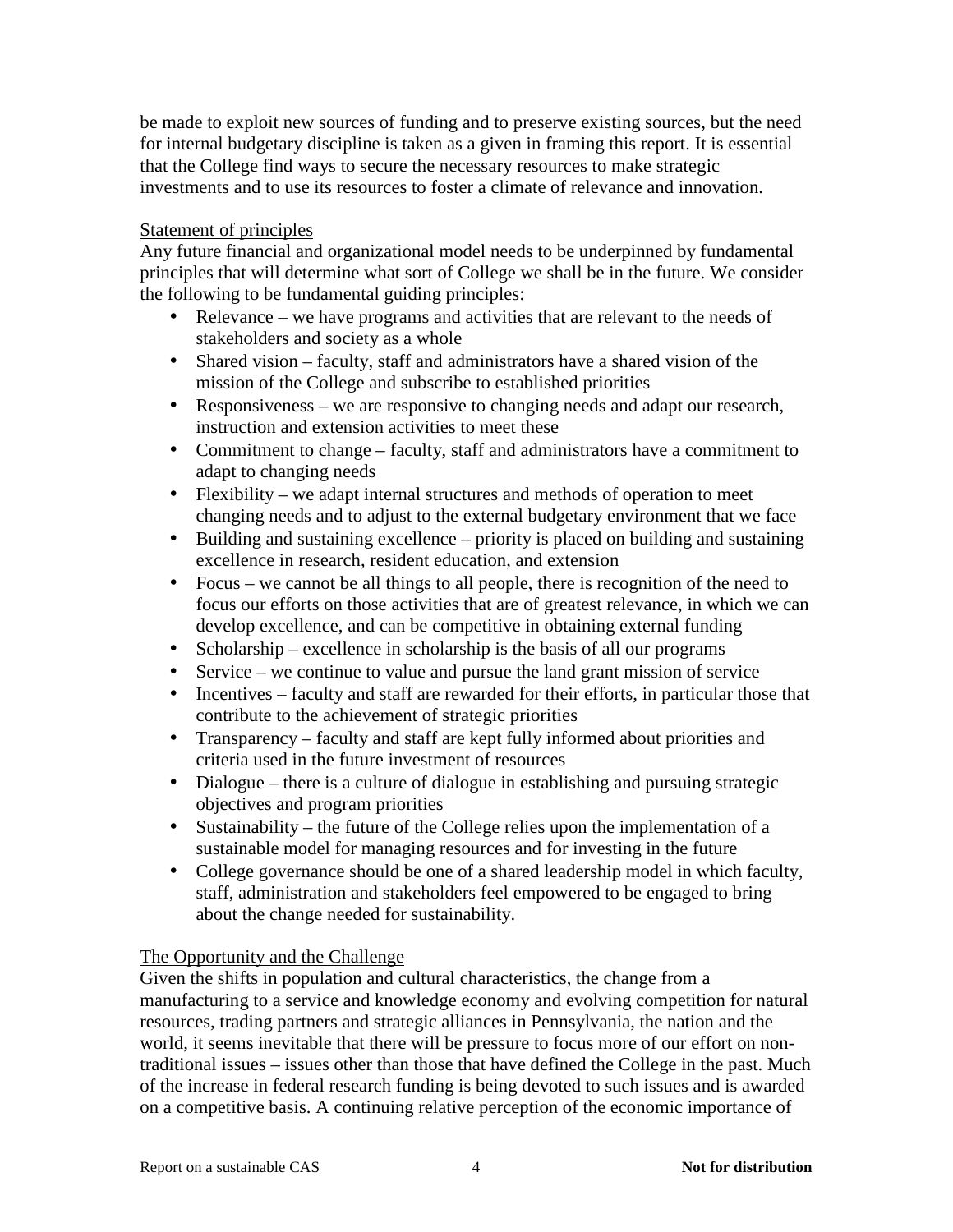food and fiber industry, particularly production agriculture, has brought about an emergence of a range of new priorities, such as biosecurity, economic viability, the environment, food safety, diet and health. Thus sustainable development means that the College will have to respond to changing needs if we are to maintain relevance and ensure economic sustainability. The importance of quality food production and business practices within this industry continues to be of importance to Pennsylvania and needs to be balanced within the new emerging range of priorities. This represents both an opportunity and a challenge for the way that the College is structured and the way that we operate.

The budgetary outlook requires changes in the way that resources are managed in the College. A "business as usual" model is not sustainable. Although the College has done a creditable job of adapting to modest increases in state and federal funding, cuts in personnel and programs will be required in the future unless we are highly effective in tapping new sources of funding. Furthermore, a reallocation of resources will be required to support the investment needed to develop and maintain areas of excellence. The future viability of the College depends on us being recognized both within the university and state, as well as nationally and internationally, as among the very best in those areas of scholarship that we choose to pursue – to make this a reality we must have the right organizational structure in place and mobilize the resources that are necessary to develop our scholarship.

To ensure sustainability, the College must:

- Improve the evaluation of performance and accountability with respect to the use of existing resources.
- Promote greater inter-disciplinary effort within and across research, resident instruction and extension in order to address increasingly complex issues
- Exploit existing disciplinary strengths and build new ones to establish areas of excellence in which we will be state, national and international leaders
- Adapt to changing state, national and international needs
- Implement a systems approach to enhance the integration of the three functional areas – teaching, research and extension.

The central challenge facing the College is to design and implement a strategy to meet these requirements in the face of continuing pressures on resources. Key elements in a strategy for advancing excellence and ensuring a sustainable college are:

- 1. Setting priorities
- 2. Investing resources in line with priorities
- 3. Controlling costs
- 4. Securing additional funds to support priorities
- 5. Changing organizational structures to support priorities.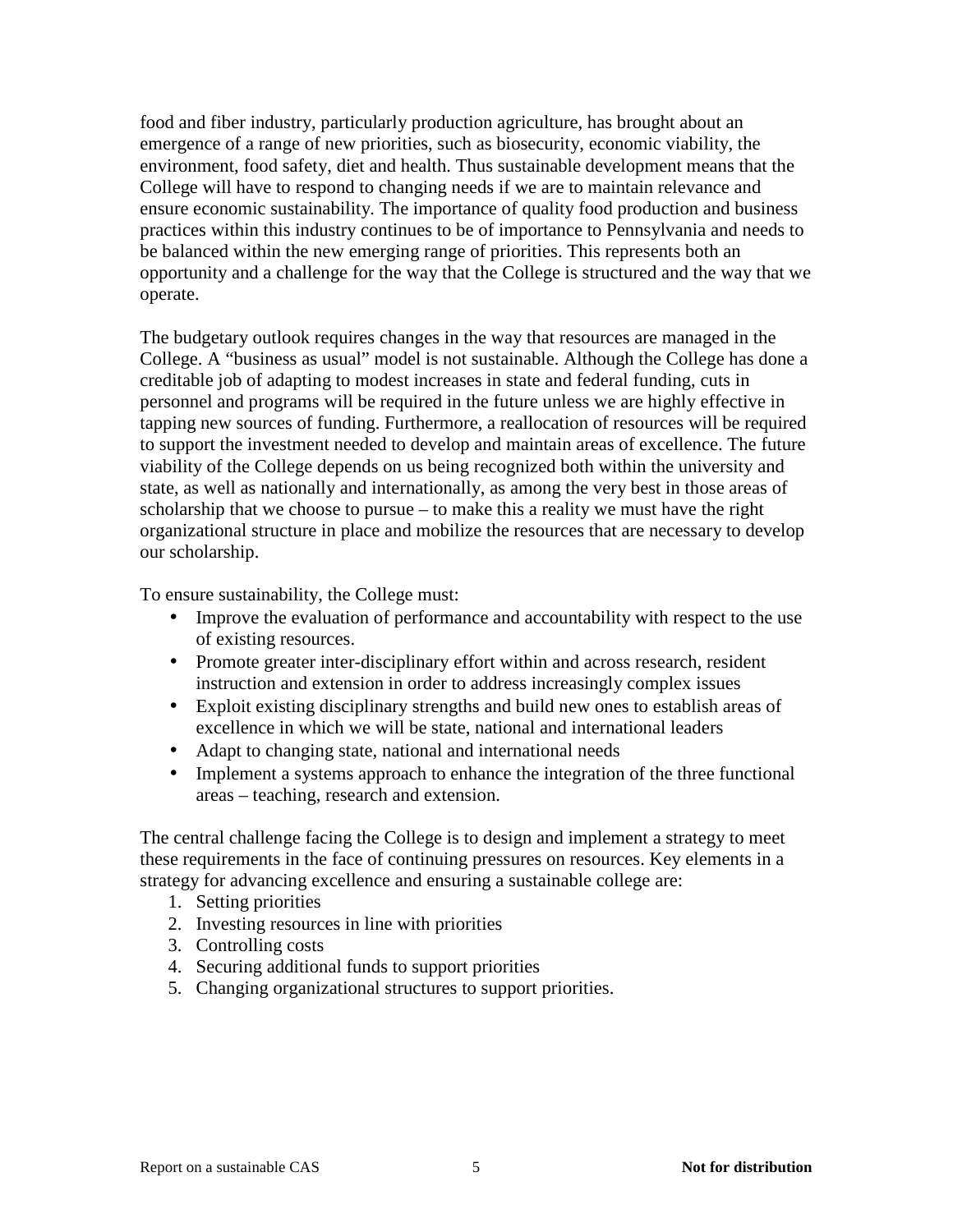#### **1. Setting Priorities**

Issues:

- Currently priorities are established at the unit and at college levels. There is a process for implementation of new college-wide priorities. However, the college has not established clearly those areas of excellence that should be enhanced.
- There is a need to be more specific in identifying the focus of a limited number of priority program areas that cut across disciplines and departments, and are targeted to specific objectives, e.g., we have a focus on food systems that is identified in our strategic plan, but what exactly is that focus? What is the focus of our work in food and health?
- Priority areas should be defined with some deference to priorities established at the University level and how the College can contribute to achieving these. They should also take into account the role that the College can take in broadening the contribution and effectiveness of the University as a whole in research, resident instruction, and outreach.
- A general recognition is needed that our college cannot be all things to all people given the anticipated future level of resources that will be available. We must be prepared to eliminate some of our existing programs and activities in order to invest in priority areas.

- We propose that the College establish a "Futuring Group" to advise the deans on future programmatic direction and strategic issues. This group will be composed of a small number of stakeholders and recognized leaders outside the College. It should include individuals with a broad perspective who understand what the College is now and can advise us on what it should become in the future.
- We suggest that a college Executive Advisory Body (6-8 individuals) be established to provide operational advice to the deans and to identify areas for future development. This group should be used to support efforts to provide input at the university level on future areas of support, such as has occurred recently in the energy area. The members of the group should be recognized faculty leaders within the College, some appointed by the deans. This body would replace the current Faculty Advisory Committee to the Dean, which should be disbanded.
- Areas of excellence need to be identified and further enhanced in order for the College to obtain state and national recognition and be competitive in obtaining external funding and funding provided through University initiatives.
- Strategic plans developed by the various units should address the contribution to be made to College and University priority areas and actions to be taken to contribute to the development of areas of excellence. A more interactive approach is needed in the strategic planning process through which an overall direction on priorities is provided to units and units generate ideas on how to achieve these for incorporation in the College plan.
- Greater transparency is needed in setting and implementing priorities. Priorities established at the college level on the basis of the work of the internal task forces, advisory bodies and the administrative team (deans, academic and regional unit leaders) should be publicized, as should the rationale for securing additional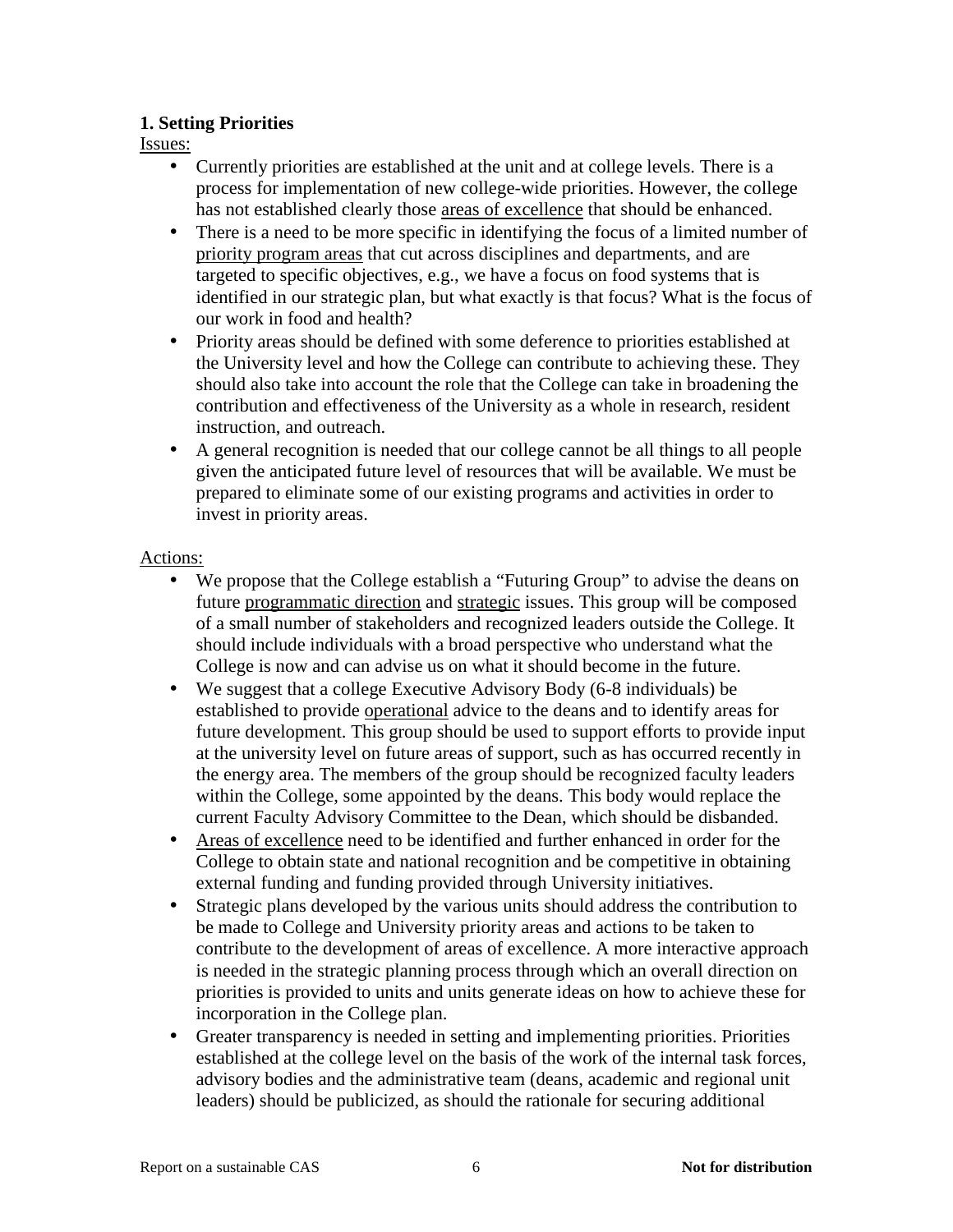funding from the Commonwealth or other sources. Greater transparency is required regarding the rationale for the allocation of additional resources to units consistent with priority programs and areas of excellence.

- The effort that has been devoted to increasing student recruitment (e.g., by increasing the attractiveness of our majors, improving curriculum, and strengthening recruitment activities) needs to be continued and expanded to reach non-traditional populations. Departments and programs that have greatly increased their enrollments and credit hours taught should be rewarded, such that over time the allocation of available resources to support teaching will follows enrollment growth and contribution to credit hour generation.
- Extension priorities should be organized by issue areas with defined programs that are tied to these issue areas; and substantially aligned with College program priority areas. Faculty, extension educators, extension associates and program assistants will make up the program teams and be held accountable for development of state-wide programs and their delivery; staffing plans need to be a part of the program plan to assure program coverage and opportunities for costshare positions with the College and counties. Program teams must be creative in revenue generation and relationship building with other agencies and organizations within the state and national, as appropriate to enhance funding for current and future programs. Effort should be made to seek expertise from other colleges to enhance Extension programming.

## **2. Evaluating productivity and allocating resources in line with priorities and performance**

Issues:

- Individual effort and productivity, while primarily a function of personal creativity and drive, is greatly affected by institutional feedback (through tenure and promotion, salary adjustments, space allocation etc.). In order to achieve program priorities, personal productivity within the College should be increasingly judged against program priorities in addition to disciplinary performance.
- The pursuit of excellence requires resources. An improved structure needs to be developed to direct resources to priority areas established at the college level. We suggest that the institute model already developed in the environmental area, through the creation of ENRI, be applied in other priority areas. In future, a larger share of available resources should flow through institutes to implement priorities, rather than through existing departments. In fact, we propose that the College move away from the existing departmental structure to one based on schools (see below).
- Resources should follow effort and success. A culture of rewarding faculty and units for their achievements in priority areas and contributions to strategic objectives is needed. Entrepreneurship should be rewarded, providing that this contributes to achieving strategic objectives (see the recommendations below on faculty evaluation and rewards).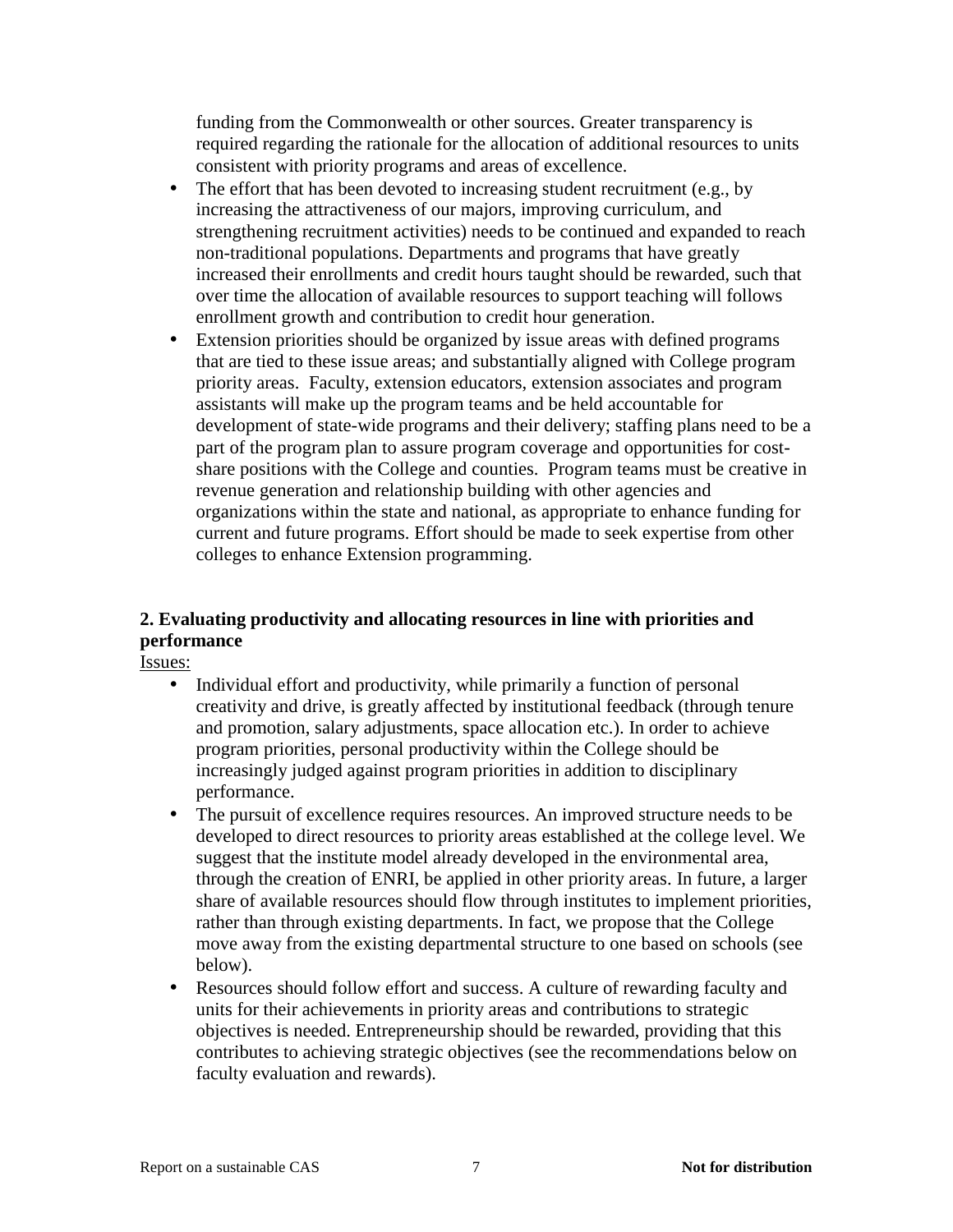• There is a tradition of "entitlements" that restricts the reallocation of resources (both staff and departmental allocations) within and among units. Departmental allocations have changed little in the past 10 years. The culture of entitlements must be changed immediately if we are to invest in areas that show the greatest promise for the future.

- To free up resources to support program priority areas we propose that an annual adjustment formula be applied to the budgets of the units, i.e., similar to the recycling approach adopted at the University level. Each unit would be required to recycle a certain percentage of its base funding each year so that the resulting funds can be allocated to priority areas. The adjustment would continue to be applied up to the point at which funding for units could be allocated annually in line with their respective contributions to functions (see below).
- Allocations of funding for teaching would be varied annually in line with contribution to the teaching mission of the College. Benchmarks might include the number of students enrolled in respective majors and student credit hours generated.
- For extension, allocations should support program teams working to implement priority programs within issue areas as defined by the teams; these would be varied with each program planning cycle with changes in the number of extension staff and demonstrated success of programs (current program and staff evaluation systems need to be strengthened for the purposes of providing program impact). Fair evaluation is necessary for faculty, extension educators and other staff working on program teams. Program success will be measured by clientele impact and the teams' success in enhancing program offerings and delivery across the state by receiving grants and partnership funding.
- Performance standards must be standard set for Extension Educators. Extension must recruit and hire the highest quality educators possible in all program areas; recruiting and hiring of the very best in high demand market areas must be allowed to ensure we are hiring the best person. We should be hiring our first or second choice candidates and not the  $3<sup>rd</sup>$ ,  $4<sup>th</sup>$  or  $5<sup>th</sup>$ ; we must bring about balance between standing and fixed-term appointments to allow us to hire the very best; salary adjustments must be made to be competitive in high demand market areas to get the highly qualified candidate and/or to attract a diverse workforce. The increased cost of attracting the best educators should be assumed even if it means fewer educators across the state.
- For research, money available for graduate assistantships and fixed term research positions should be linked to: the number of graduate students and the ratio of external funding (through grants and contracts, scholarships etc.) to base funding. The current system of providing block grants or entitlements to units for graduate assistantships should be phased out. Graduate assistantships should be provided as "seed money" on a competitive basis or on a matching basis to reward units who are successful in attracting students to their programs and in securing external funding to support research.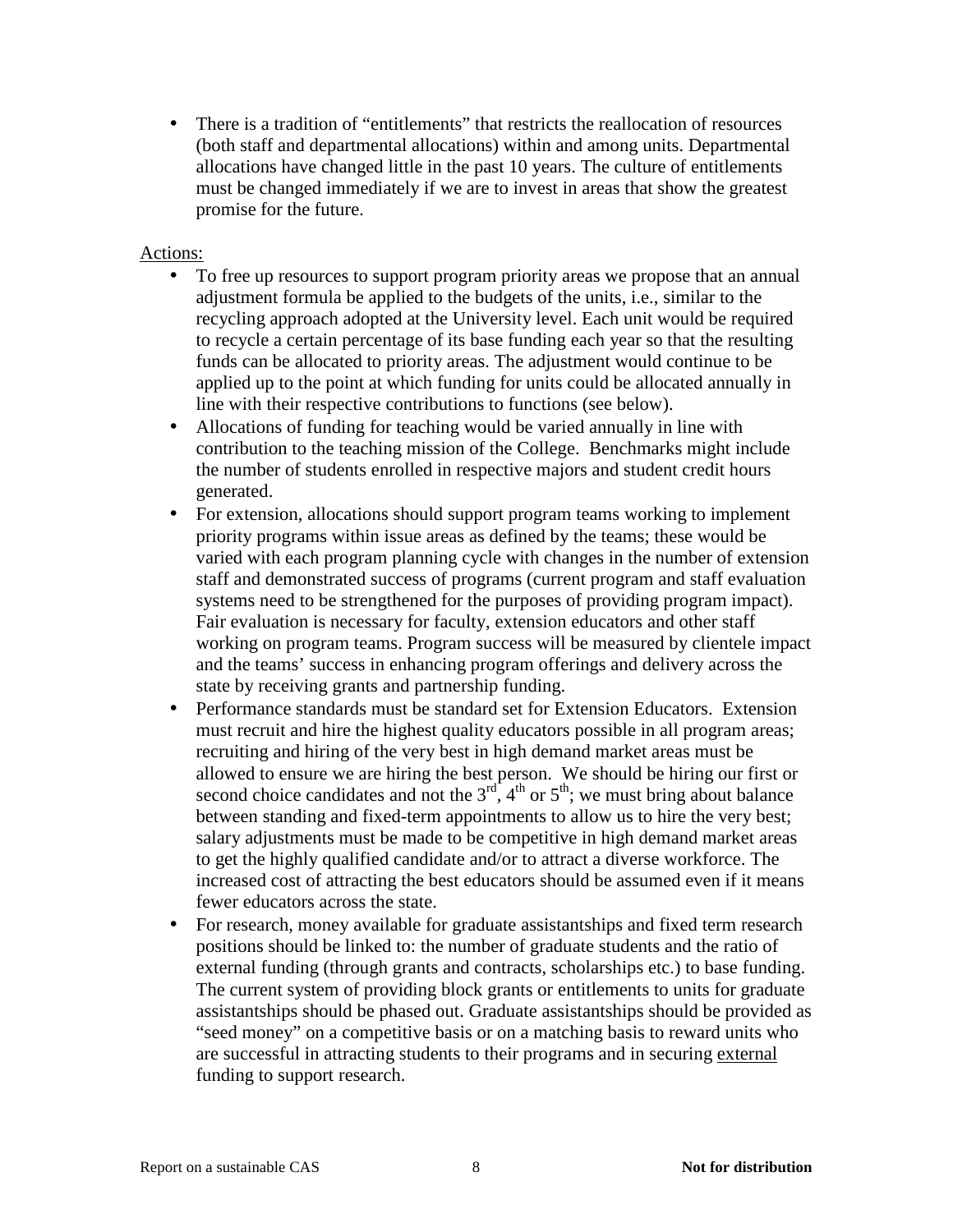- In order to encourage faculty and staff to adjust their efforts in line with the changing needs of the College, we suggest that performance and reward systems place top priority on recognizing and rewarding contributions to the achievement of strategic objectives. Such contributions should be a major factor in the award of Presidential Excellence dollars in salary determination and in the allocation of support dollars at the unit level.
- The current instrument used for annual faculty evaluations in the College should be redesigned in order to assign greater weight to contributions to achieving strategic objectives. It is suggested that the weighting given to this be equal to the aggregate weighting for the extension, research and resident instruction functions. In addition, the leaders of excellence centers and priority programs should have input into faculty evaluations.
- We suggest that periodic external reviews be conducted of priority program areas established in the College (3-5 years) with ratings prepared on their performance (using an agreed set of metrics) in order to determine whether to invest additional resources in these or to reallocate investment to other program areas.

### **3. Controlling costs**

Issues:

- Given the uncertain funding (revenue) outlook for the College, controlling costs must be a major component of the strategy to ensure sustainability.
- Under the current system of unit "entitlements", there is little pressure to ensure that resources are used most efficiently in the College as a whole. It is vital to ensure that available resources are used to further College strategic priorities with respect to program areas and the development of academic and strategic excellence.

### Actions:

## *Improving cost effectiveness and efficiency across all units*

• We propose that an external organization, management and operations review be carried out for the College. A firm of organization and management experts, familiar with the operations of universities or non-profit organizations, should be engaged to analyze organizational culture, structure, operational systems and processes and costs at the College level and across all units in order to prepare recommendations to increase effectiveness, efficiency and how cost savings can be made.

### *Improving cost effectiveness and efficiency in service units*

For many units, it is difficult to identify whether existing resources are being used efficiently. An external review could help to identify cost savings and opportunities for increasing efficiency. In general, there is a need for a more "market-oriented" model of operations. One important example is provided by the farms operated by the College since they place a significant demand on college resources. Because of the nature of farm operations in a university context, it is unlikely that farm operations can be entirely selfsupporting. However, a number of changes could result in savings. Among these are: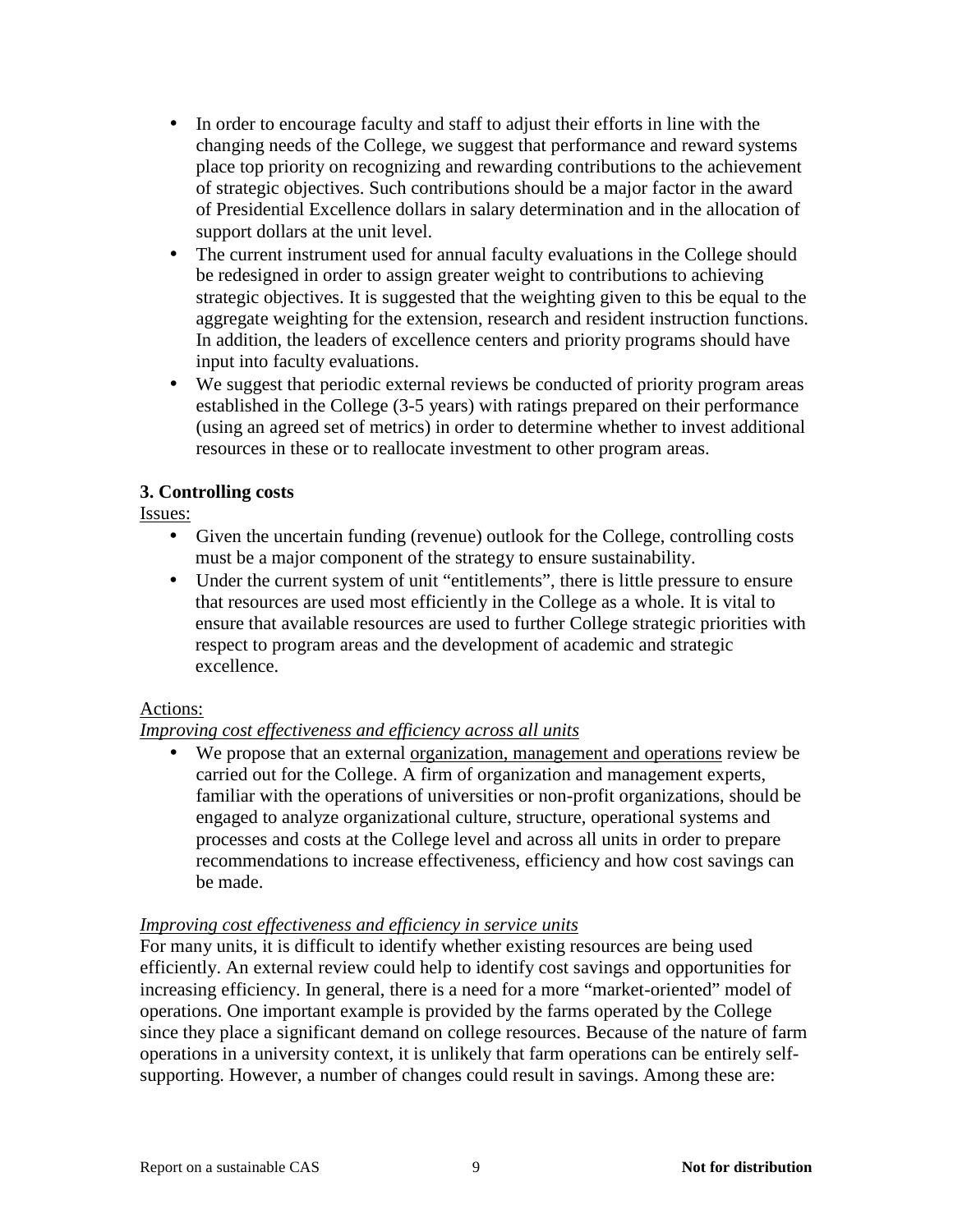- 1. charge the full costs of services provided to departments who generate revenues from farm activities
- 2. ensure the full charge back (where feasible) for the use of farm operations and services in research projects
- 3. as part of the overall review of college operations (indicated above), we suggest that the business model for all the farm operations in the College be examined to evaluate the possibility for partial or full privatization in order to reduce expenses and increase revenues.

### **4. Securing additional funds to support priorities**

Issues:

- Given the uncertain outlook for funding from traditional sources, every effort needs to be made to exploit new opportunities for funding, and to make the best use of sources to provide leverage for additional funding.
- The College needs the support of officials (legislators, county commissioners, and other agency professionals) in urban, as well as rural areas, for the research, extension and resident instruction missions of the College.
- The College needs to be active in pursuing funding made available through University initiatives and to be pro-active in establishing such initiatives. For example, the College could play an important role in the development of a University-wide initiative on diet and health.
- The College needs to strengthen relationships with the state organizations and agencies where common goals are defined. Extension could be the provider of choice to deliver education to constituents of the Commonwealth.

- Continuing effort should be devoted to increasing student enrollments in order to obtain a larger share of the University's E&G appropriation.
- It is critical to continue and expand our college development efforts.
- The expertise of the proposed College Futuring Group should be used to identify new and creative approaches to generating revenue to support College priorities.
- The approach already developed in the environmental area should be expanded to create a limited number of institutes that are aligned with principal program areas and through which resources can be channeled to develop those areas. These entities would create critical mass in key program areas; increase the visibility of the College's work; provide vehicles for fostering inter-disciplinary collaboration; and co-ordinate efforts to secure outside funding. Leaders of the program areas will form part of the proposed executive advisory body to the deans.
- We have largely relied on our traditional agricultural clientele to support our requests for funding in Harrisburg. The proposed Futuring Group should play an advocacy role for the College, helping us to identify and seek out new opportunities for funding as well as new advocates. Non-traditional groups and sources of funding should be explored aggressively, in particular to obtain resources for some of the newer program areas, such as the environment, children, youth, families and health.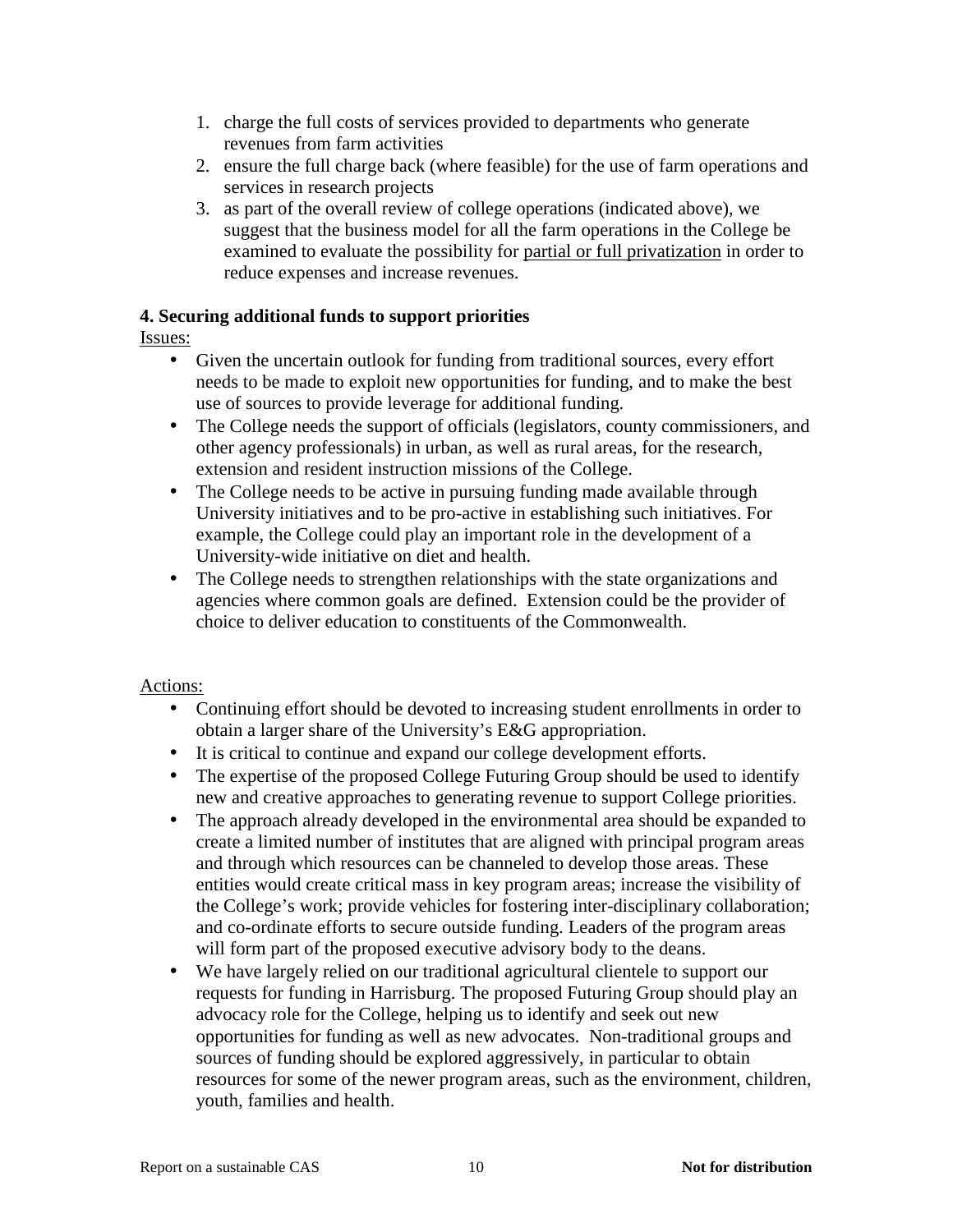- We need to develop a communication strategy to communicate the value of our teaching, research and extension programs to legislators, key stakeholders, public officials, and the public at large. This strategy should be web-based at its core with printed materials derived from the web resource. Print-on-demand capabilities should be established and the expensive storage of College publications eliminated. All advances in research, teaching and extension should generate several communications products including web modifications, news releases, popular articles, radio spots and television programming. Web and publications editors as well as the College communications and marketing staff should aggressively pursue communications products. 'Beat reporters' should be established so that these communicators can become knowledgeable about technical issues. The communication of research results and publicizing the impact of research should be accorded greater priority in faculty evaluation and rewards, and in tenure and promotion decisions.
- Since a major source of growth in funding is through competitive grants and contracts, every effort must be made to include the full cost of research into grants (equipment, personnel etc.) consistent with federal accounting rules. Establishing areas of excellence, as proposed in the Setting Priorities section of this report, will better enable the College to develop its national and international reputation and will greatly improve our competitiveness for obtaining external funding.

# **5. Changing organizational structures to support priorities**

Issues:

- The anticipated shortfall in base funding relative to future salary and benefit costs means that the College must either change the mix of funding for future positions or reduce the number of tenured and standing positions over time.
- Changes in organizational structure are required to achieve program priorities and to economize on the use of resources. Maintaining the current unit structure is likely to be increasingly costly and does not lend itself to the inter-disciplinary approach that is required in achieving programmatic priorities.
- Faculty and staff evaluation and resource allocation should have input from program priority leadership as well as unit administrators.

- The high proportion of college resources tied up in salaries for tenured positions and standing appointments, limits flexibility in adjusting staffing to changing priorities and needs. One response would be to continue the recent trend of creating a higher proportion of fixed-term appointments. A second alternative would be to increase the teaching load for all faculty gradually, but to allow faculty to "buy-out" a portion of that load using money from grants and contracts. For extension, standing appointment and fixed-term appointments need to be balanced to allow for hiring excellence in key program areas.
- The group believes that the implementation of the processes for resource reallocation proposed in this report will highlight the need for a redefinition and overall reduction in the number of units in the College. The group favors the replacement of the current departmental structure by one based on "schools".